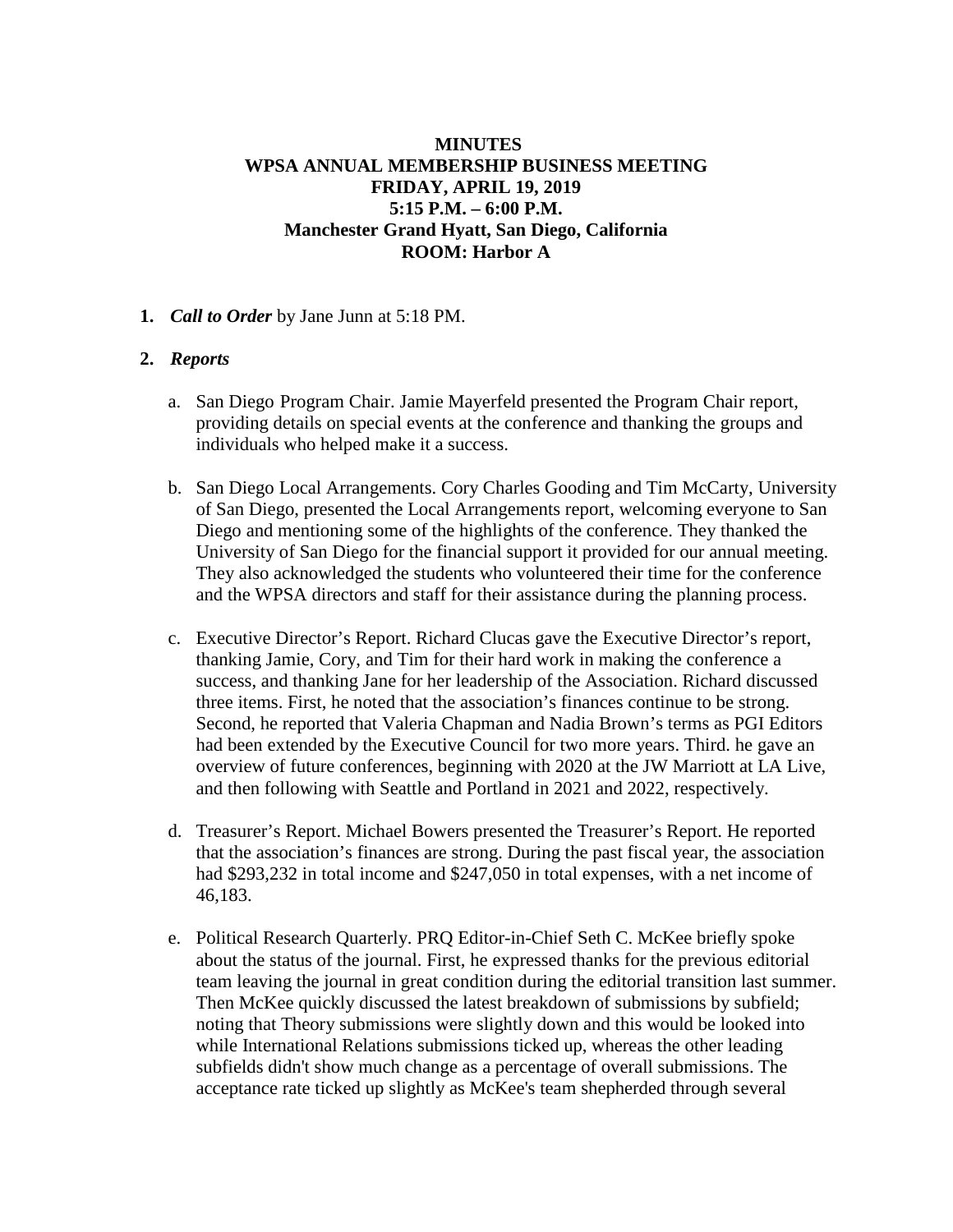manuscripts approved for publication under the old editors. McKee noted a trend in a higher rate of desk rejections. The increase in desk rejections was considered a good thing since submissions are currently at an all-time high - likely to break 500 in 2019 for the first time ever. Finally, McKee said all areas of research are welcome and asked that people send their best work to PRQ.

- f. Politics, Groups, and Identities. PGI Editor Valeria Chapman presented the PGI report, describing the growing interest in the publication and some of the outstanding works that have been published in 2018. The journal is performing above expectations in submissions and citation counts. PGI is on pace for consideration for an impact factor in the next few years. Under the direction of WPSA president Jane Junn and director Richard Clucas, the association has secured a new contract with publishers, Taylor and Francis. Journal editors, Nadia E. Brown, and Valeria Sinclair-Chapman were renewed as co-Lead Editors for a second term, through Deember 31, 2022.
- g. Nominating Committee Report. The Nominating Committee Report was moved to follow the Award presentation.

### **3.** *Awards*

- a. Betty Nesvold Women and Politics Award presented by Susan Sterett and Taneisha Means to Zein Murib, Fordham University, for his paper "Identities Under Surveillance: Politics of Gender, Race and Ability at the Airport and in Survey Research."
- b. Clay Morgan Award was announced by Jane Junn. The award was given to Shiri Pasternak, Ryerson University, for the book, *Grounded Authority: The Algonquins of Barriere Lake Against the State* (University of Minnesota Press 2017).
- c. Dissertation Award presented by Jennifer Schenk Sacco and Jennifer Merolla to Giorleny Altamirano for her dissertation completed at the University of Texas at Austin, "Securing Territory: State Interests and the Implementation of Ethnic Land Rights in the Americas."
- d. Don Nakanishi Award presented by Cecilia Mo to Janelle Wong, University of Maryland, for her book, *Immigrants, Evangelicals, and Politics in an Era of Demographic Change* (Russell Sage Foundation, 2018). Pei-te Lien accepted the award for Cecilia.
- *e.* Best Paper on Environmental Political Theory was announced by Jane June. The award went to Rafi Youatt, New School for Social Research and Eugene Lang College, for his paper, "We Are All Wildlife? Border Spaces, Ecological Life, and Interspecies Internationality."